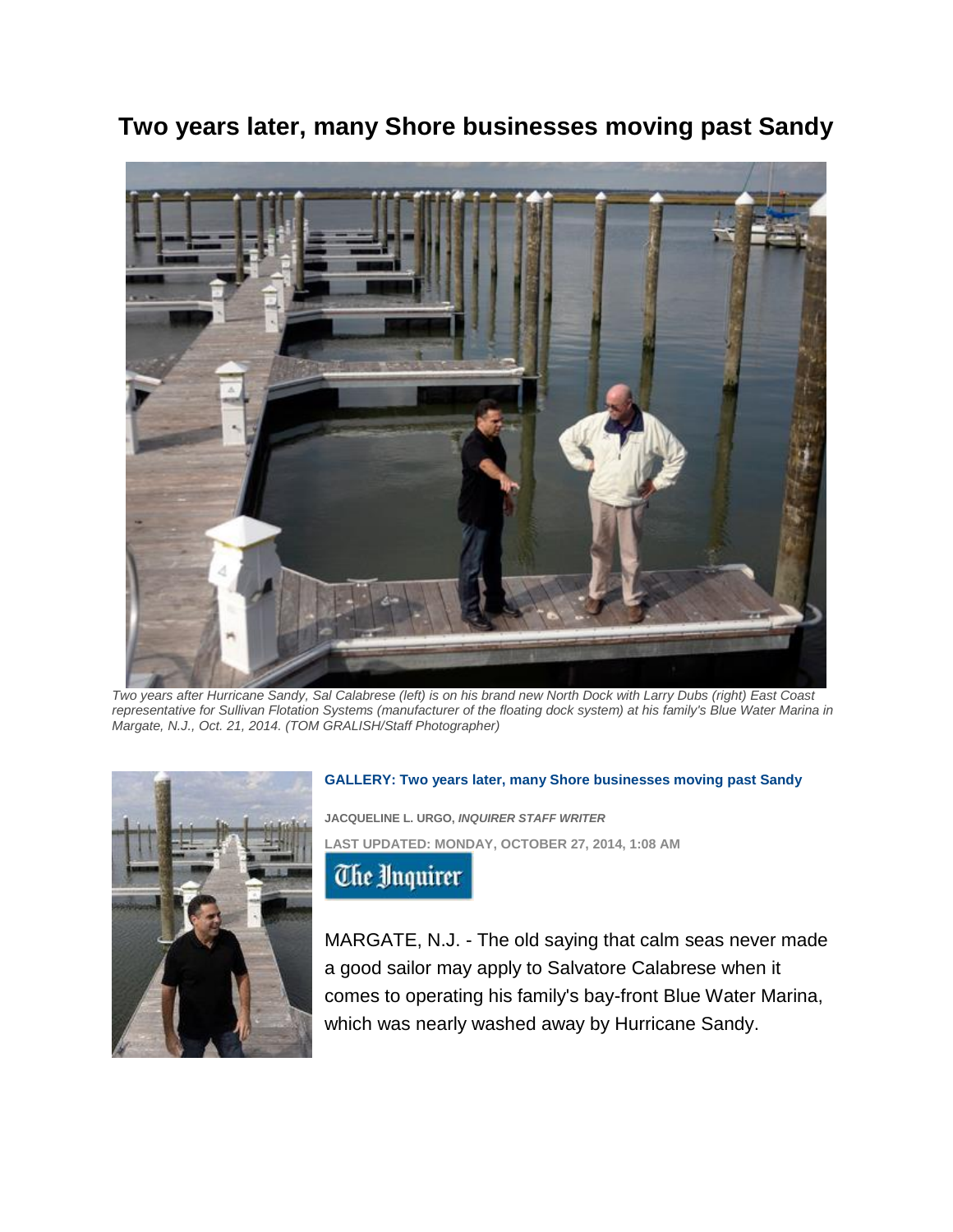Two years and more than \$1 million later, Calabrese has weathered the storm after the storm: a series of challenges and setbacks including spending \$100,000 just to remove debris from the site and finding adequate funding to complete the rebuilding. The marina is set to fully reopen in the spring.

After Sandy took away two of the marina's three wooden docks, the business limped along last summer with only one operational dock and about two dozen boat slips. When it reopens April 1, Blue Water will have 47 functioning vessel slips and, for the first time, will be able to accommodate boats up to 40 feet long.

"It's been an incredible struggle from the moment I found out what happened, long periods where I completely doubted myself . . . that we could ever get this thing going again," said Calabrese, 49, who was at home in Wayne, Montgomery County, when he got the call from a boat-slip renter that a significant portion of the marina was gone.

"I really only had two choices: Face bank foreclosure or rebuild the marina," said Calabrese, who also operates an orthopedic-design and -distribution business in the Philadelphia area.

So Calabrese, like a significant number of coastal business owners, dipped into his personal savings, used insurance proceeds, applied for government grants and loans, and eventually obtained a new mortgage to keep his Shore business afloat.

The marina, which he and his wife, Amy, have owned for 11 years, is among thousands of businesses up and down New Jersey's coastline affected by Sandy, which swept through Oct. 29, 2012, bringing 80-m.p.h. winds and a seawater surge. A 13-foot wall of water breached Margate's seven-foot beachfront bulkhead and flooded most of the resort under 10 feet of water.

Sandy, which stretched across 24 states, immediately became a new benchmark for disaster along New Jersey's 127-mile coastline, causing more than \$38 billion in damage and displacing 380,000 residents. Outside the Garden State, 159 people were killed, and 660,000 were left homeless.

The storm made landfall just north of Margate, in Brigantine. The counterclockwise action of the waves and wind created the water surge that caused massive flooding along most of the coast. Areas north of the storm's eye - along the northern sections of the Shore - sustained the most damage. The ferocious storm chewed through beach towns like Mantoloking and the Ortley Beach section of Toms River, where entire neighborhoods were washed out to sea.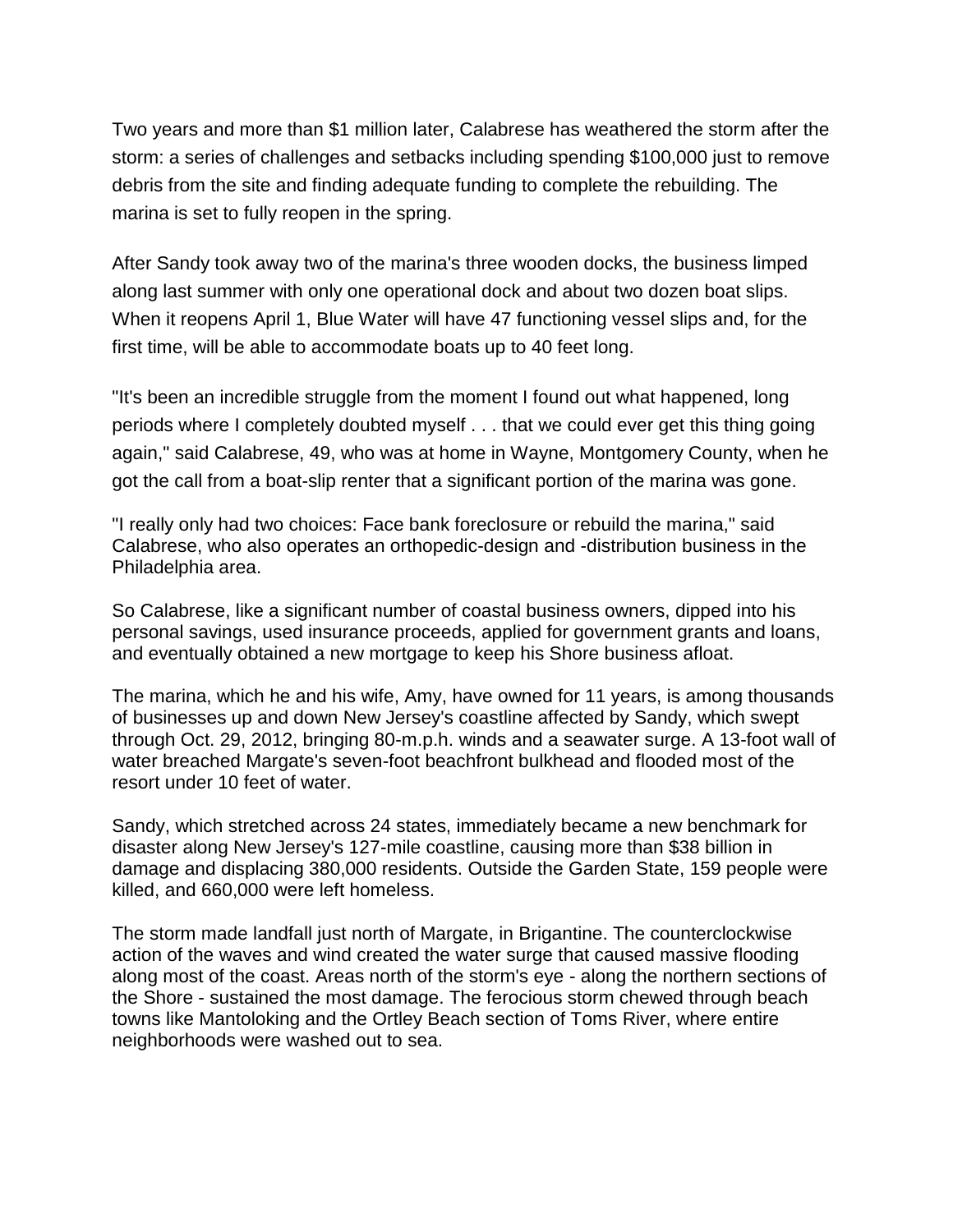"It was rough going for a lot of these businesses, which are seasonal businesses for the most part, so they face special challenges to begin with," said Diane F. Wieland, director of Cape May County's Tourism Department.

The federal Small Business Association has approved 1,719 loans in New Jersey since Sandy, totaling \$197 million. According to the most recent figures available, the state "Stronger New Jersey Business Grant Program" - widely criticized by business advocates for not releasing money fast enough - has given out about \$11.5 million in grants to hundreds of businesses in the four Shore counties of Monmouth, Ocean, Atlantic, and Cape May.

But Wieland says that two years after Sandy, nobody even talks about the storm anymore.

"Everybody just keeps moving forward - there's not looking back or bringing it up anymore," Wieland said. "People around here just want to believe we've moved past that, and we're not going to dwell on it."

Proof the region might have done that may lie in the numbers: Collection of Cape May County's occupancy tax on room rentals for June and July 2014 - the latest dates for which numbers are available - increased \$280,000, or about 5 percent over the same period the previous year, Wieland said.

"Certainly, Sandy forced some enterprises out of business for good. But I think, ultimately, the storm forced a lot of businesses along the Shore to re-create themselves," Wieland said. "They had to pick up the pieces of what Sandy left behind and move on to bigger and better things. And many did."

Michele Gillian, director of the Ocean City Regional Chamber of Commerce, agrees.

"Some longtime business owners took the opportunity to retire," she said, "while some took the storm and its aftermath as an opportunity to rebuild."

Among the largest thriving downtown centers in the state is Ocean City, with six blocks of more than 100 stores, boutiques, and galleries lining both sides of Asbury Avenue, Gillian said.

"Two years later, we only have four storefronts that are still under renovation and have not reopened," she said. "But those are expected to be open by this coming summer."

After a disaster, as many as one in four small businesses is forced to close, said Gail Moraton, business-resiliency manager with the Insurance Institute for Business & Home Safety, based in Tampa, Fla.

"A key to survival for a business after a disaster is how it responds to that disaster and how quickly it can reopen after a devastating loss," Moraton said. "When businesses